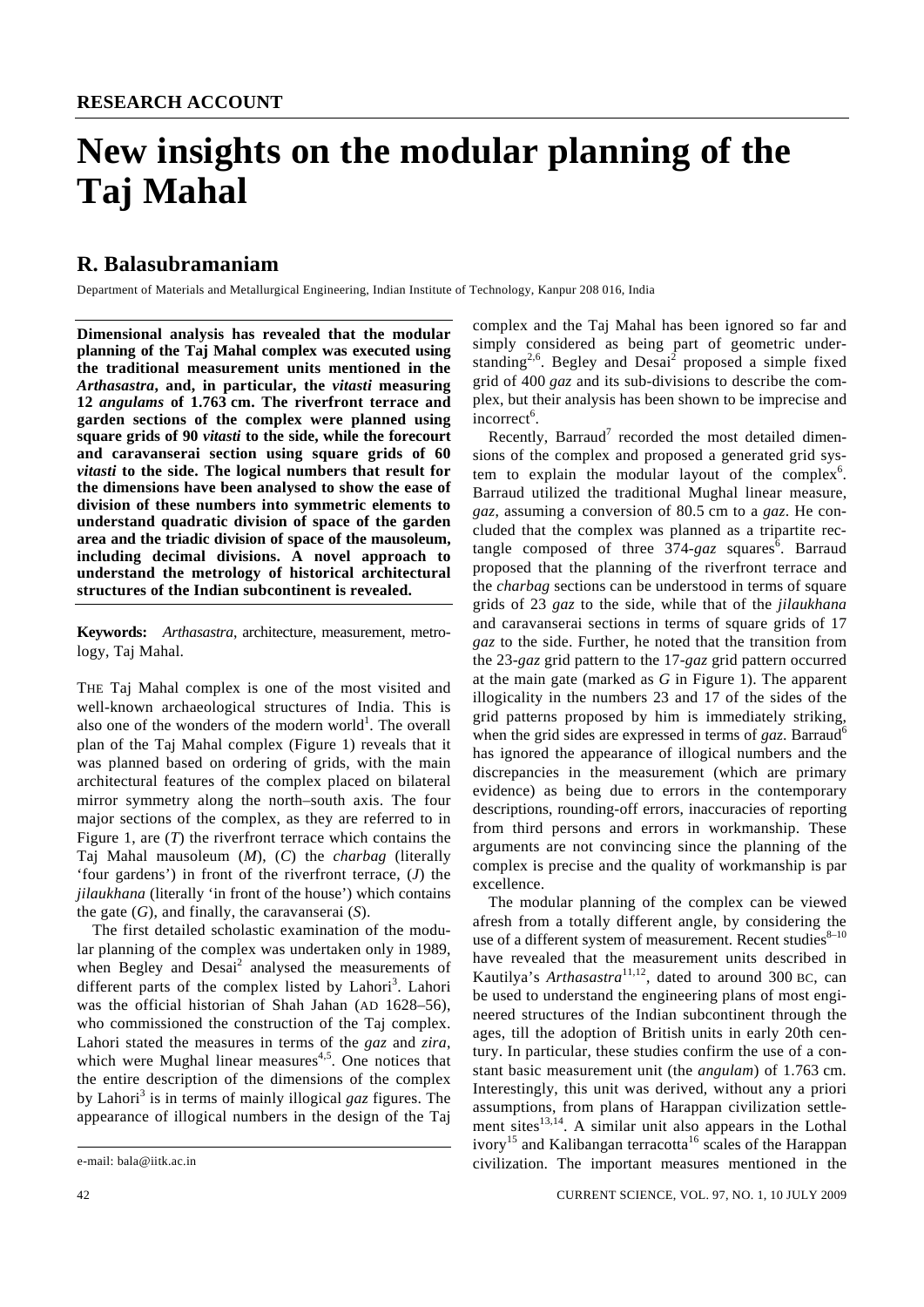*Arthasastra* have been summarized in Table 1 in terms of the traditional *angulam* and modern centimetre. These measurement units have been explained in greater detail elsewhere<sup>10</sup>.

 The first detailed measurements of the Taj Mahal complex were made by  $Hodgeson<sup>17</sup>$ , the then Surveyor General of India, in 1825. The latest measured dimensions of Barraud<sup>7</sup> will be utilized in this article.

## **Riverfront terrace and** *charbag*

The modular design of the riverfront terrace and *charbag* area can be understood in terms of square grids of each side corresponding to 10 *dhanus* (henceforth 10D). This



**Figure 1.** The four sections of the Taj Mahal complex have been marked in this satellite image of the complex. These are (*T*) the riverfront terrace (northernmost), (*C*) the *charbag*, (*J*) the *jilaukhana* and (*S*) the caravanserai. *M* is the Taj Mahal mausoleum and *G* the grand gate.

CURRENT SCIENCE, VOL. 97, NO. 1, 10 JULY 2009 43

modular plan has been shown in Figure 2. The important lengths in the riverfront and *charbag* sections have also been indicated in Figure 2 in terms of *dhanus* (D).

 The intricate construction of the Taj Mahal mausoleum must have required measures smaller than *dhanus.* It is most logical to consider the traditional hand-span measure



**Figure 2.** Proposed novel modular plan and predicted dimensions of the riverfront terrace and *charbag* sections of the Taj Mahal complex, based on the modular grid of 10D. The *dhanus* (D) equals 108 *angulams* and each *angulam* measures 1.763 cm.

**Table 1.** Units of measure mentioned in the *Arthasastra* in terms of number of *angulams* and centimetres, using the conversion 1 *angulam* = 1.763 cm. This table is fundamental to the understanding of metrology of the Indian subcontinent through the ages. The different kinds of *hastas* are explained in Balasubramaniam<sup>10</sup>

| Measure       | No. of angulams | Centimetres |  |
|---------------|-----------------|-------------|--|
| Angulam       | 1               | 1.763       |  |
| Vitasti       | 12              | 21.256      |  |
| Pada          | 14              | 24.682      |  |
| Aratni        | 24              | 42.312      |  |
| $P$ -hasta    | 24              | 42.312      |  |
| $C$ -hasta    | 28              | 49.364      |  |
| $F$ -hasta    | 54              | 95.202      |  |
| Kishku        | 42              | 74.046      |  |
| Kamsa         | 32              | 56.416      |  |
| Danda         | 96              | 169.248     |  |
| <b>Dhanus</b> | 108             | 190.404     |  |
|               |                 |             |  |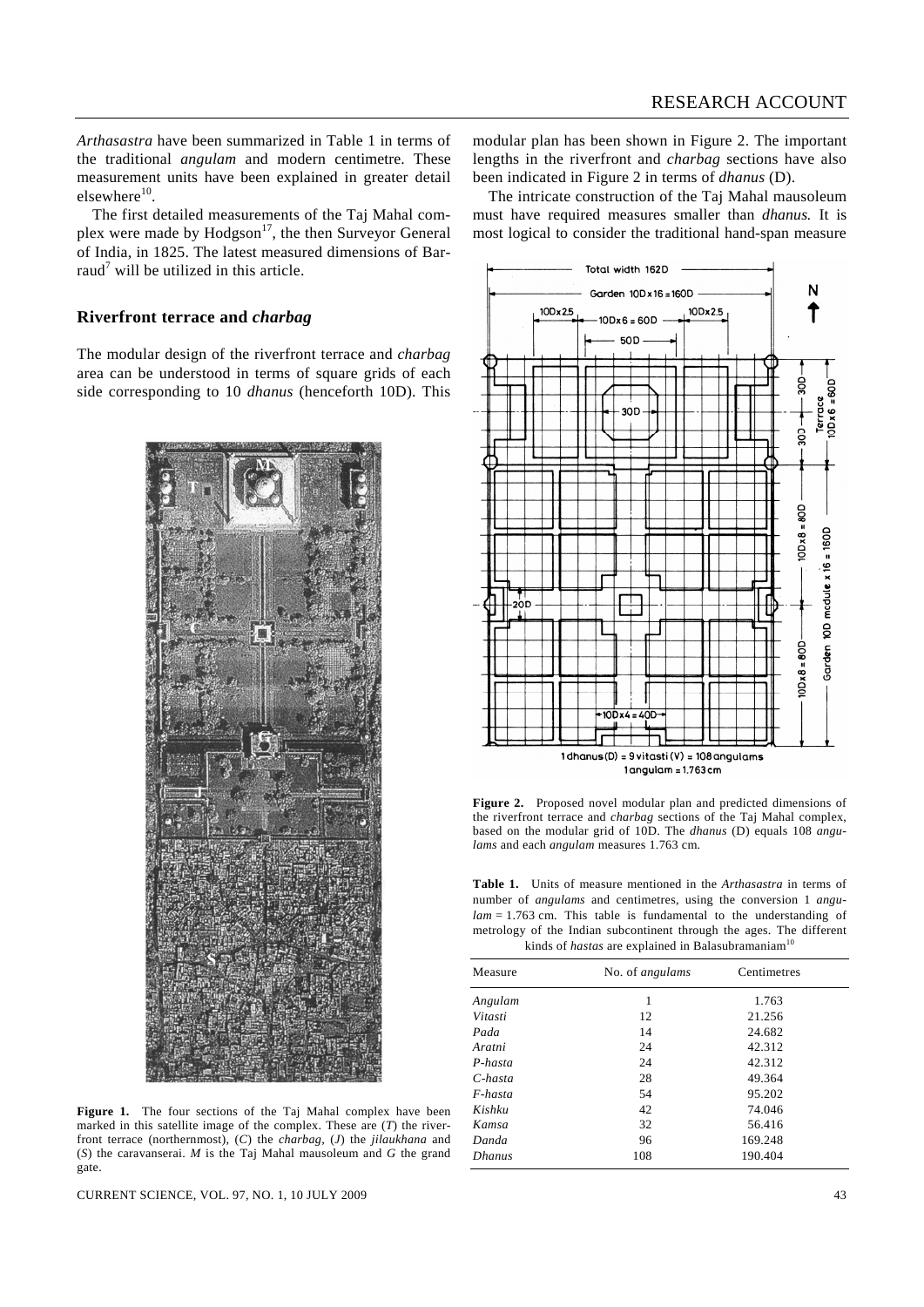## RESEARCH ACCOUNT

Table 2. Comparison of the proposed dimensions with the most recent actual measurements<sup>7</sup> of important sections of the Taj Mahal complex. The *vitasti* (V) equals 12 *angulams* and each *angulam* measures 1.763 cm

|                                                                            |             | Proposed measure |                     |                  |
|----------------------------------------------------------------------------|-------------|------------------|---------------------|------------------|
| Location                                                                   | Vitasti (V) | Centimetre       | Actual measure (cm) | Percentage error |
| E-W length of terrace                                                      | 1440        | 30464.64         | 30084               | $+1.25$          |
| N-S length of terrace                                                      | 540         | 11424.24         | 11189               | $+2.06$          |
| E-W and N-S lengths of marble platform                                     | 450         | 9520.20          | 9569                | $-0.51$          |
| E-W and N-S lengths of mausoleum plinth                                    | 270         | 5712.12          | 5690                | $+0.39$          |
| E-W and N-S length of <i>charbag</i>                                       | 1440        | 30464.64         | 29631               | $+2.74$          |
| E-W length of platform on gate facing <i>jilaukhana</i>                    | 300         | 6346.80          | 6436                | $-1.41$          |
| N-S length of platform on gate facing jilaukhana                           | 120         | 2538.72          | 2620                | $-3.20$          |
| Length of door in gate on N/S face                                         | 60          | 1269.36          | 1290                | $-1.63$          |
| Length of door in gate on E/W face                                         | 45          | 952.02           | 975                 | $-2.41$          |
| E-W length of central hall in gate                                         | 60          | 1269.36          | 1290                | $-1.63$          |
| E-W and N-S length of central square of corner room in gate                | 24          | 507.74           | 525                 | $-3.40$          |
| E-W length of jilaukhana                                                   | 1440        | 30464.64         | 30084               | $-1.25$          |
| E-W length of court in jilaukhana                                          | 780         | 16501.68         | 16523               | $-0.13$          |
| N-S length of court in jilaukhana                                          | 600         | 12693.60         | 12351               | $+2.70$          |
| E-W length of bazaar street in <i>jilaukhana</i>                           | 300         | 6346.80          | 6250                | $+1.53$          |
| N-S length of bazaar street in jilaukhana                                  | 75          | 1586.70          | 1618                | $-1.97$          |
| E-W length of south gate in <i>jilaukhana</i>                              | 60          | 1269.36          | 1220                | $+3.89$          |
| E-W length of inner enclosure of attendants' quarters in jilaukhana        | 240         | 5077.44          | 4965                | $+2.21$          |
| N-S length of inner enclosure of attendants' quarters in jilaukhana        | 165         | 3490.74          | 3522                | $-0.90$          |
| E-W length of outer enclosure of attendants' quarters in <i>jilaukhana</i> | 300         | 6346.80          | 6185                | $+2.55$          |
| N-S length of outer enclosure of attendants' quarters in <i>jilaukhana</i> | 240         | 5077.40          | 5366                | $-5.68$          |
| E-W length of caravanserai                                                 | 1440        | 30464.64         | 30084               | $-1.25$          |
| N-S length of caravanserai                                                 | 1560        | 33003.36         | 33490               | $-1.47$          |
| E-W length of central street of caravanserai                               | 120         | 2538.72          | 2530                | $+0.34$          |
| E-W and N-S length of typical courtyard of caravanserai                    | 660         | 13962.96         | 13777               | $+1.33$          |

the *vitasti*. The *Arthasastra* specifically mentions that 12 *angulams* equal one *vitasti* (V). There is no confusion regarding its exact value in terms of *angulam*, unlike some other units like *hasta* (see Table 1 and Balasubramaniam<sup>10</sup> for definitions) mentioned in the *Arthasastra*. Therefore, 10 *dhanus* equals 90 *vitasti*. This is the grid size used in the modular planning of the riverfront terrace and *charbag* sections.

 In order to bring out the accuracy of the dimensions mentioned in Figure 2, the errors between the proposed and actual measures are listed in Table 2. The proposed measures have been expressed in units of *vitasti* and centimetres. The measured values are most recent<sup>7</sup>. The error is defined as the deviation of the proposed measure from the actual measure expressed in percentage of the proposed measure. The good match of the predicted measures with the actual measured values confirms the novel approach presented in this article, namely the original modular planning of the riverfront terrace and *charbag* sections used a grid of pattern of 10D or 90V to the side.

 It may also be worth noting here that the classical unit of *rajju* is defined as 10 *dhanus* in the *Arthasastra*<sup>11,12</sup>. Therefore, the perfect expression of several measures in the Taj Mahal complex in terms of *rajjus* could hardly all be coincidences. Although the *rajju* will not be used further in this article, its relationship with the *dhanus* must be borne in mind.

 Of great advantage in using measures expressed in the *Arthasastra* units is the fact that the Taj Mahal complex can be divided into sections whose measures are in logical numbers. A major dimension is the breadth of the entire complex. This works out to be 160D or 1440V, if one does not include the wall enclosure at the sides (Figure 2). Further, the extent of the riverfront terrace (i.e. the dimensions in the N–S axis) is 60D.

 The quadrilateral four-part symmetry of the *charbag* is evident in Figure 1. The length and breadth of the garden is 160D. The four-fold symmetry that is inherent in its design is readily evident when the dimension is expressed as 160D or  $(4^2 \times 10)$ D or  $(2^4 \times 10)$ D. For example, the *charbag* grid of 160D by 160D can be further divided into grids of increasing complexity like four (which is  $2^2$ ) grids of 80D by 80D, eight (which is  $2<sup>3</sup>$ ) grids of 40D by 40D, sixteen (which is  $2^{\overline{4}}$ ) grids of 20D by 20D, two hundred and fifty-six (which is  $2<sup>5</sup>$ ) grids of 10D by 10D, and one thousand and twenty-four (which is  $2<sup>6</sup>$ ) grids of 5D by 5D.

 The appearance of the multiple 10 in the measure of the grid side (considering either 10D or 90V) is also significant because it allows division of space using the decimal system.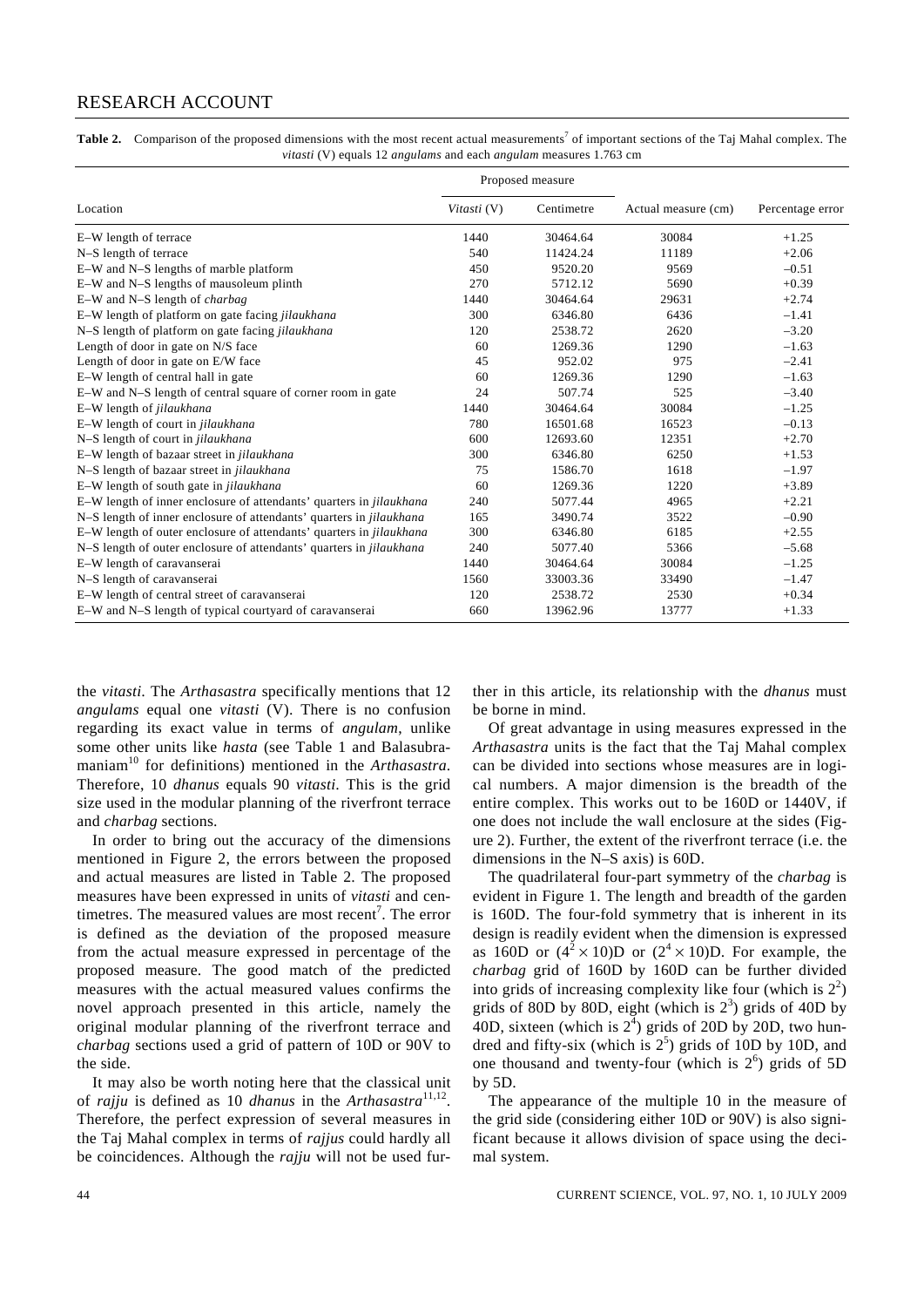## **Transition zone**

There is no apparent symmetry in the grid pattern proposed by Barraud<sup>7</sup> for the great entrance gate set in the centre of the southern wall of *charbag* (see Figure 3). Barraud's modular plan does not highlight the inherent symmetry of the structure.

 A detailed analysis of the plan of the gate revealed that the gate must be considered as part of the *jilaukhana* section and the modular unit that can coherently express its design as well as the dimensions of its architectural features is a grid pattern of 60V to the side. The modular plan of the grand gate using a grid pattern of 60V is shown in Figure 4. The overall symmetry of the gate can be easily appreciated using this plan. Further, the fine division of the  $60V \times 60V$  grids into smaller ones can realize the entire design of the gate. The E–W length  $(3 \times 60V)$ is also equal to twice the length of the nearby garden grid  $(2 \times 90V)$ , highlighting the smooth transition in modular design from the *charbag* to the *jilaukhana* sections.

 A good match of predicted and actual values of several architectural features of the gate must be noted in Table 2. One probable reason for the slightly higher errors noted in some predicted measurements of the gate in Table 2 could be that the actual end-points of the measurement may not have been clear, even in the latest measurements taken by Barraud<sup>7</sup>. A few alterations in the plan (during restoration and conservation of the heritage complex) since the time of the construction may be another reason for the higher percentage of errors in certain cases.

 The above analysis, nevertheless, confirms the novel proposal of use of grids of 60V size in the modular planning of the Taj complex, in addition to grids of 90V in size. This novel modular plan using grids of size 60V to the side will now be applied to plans of *jilaukhana* and caravanserai sections.

#### *Jilaukhana* **and caravanserai sections**

A novel scheme of dividing the *jilaukhana* space using modular units of 60V to the side is presented in Figure 5. In this figure, the 90V modular grid of the adjoining *charbag* has been indicated at the top using dotted lines. The 60V modular grid has been marked on the northwest corner. All the major architectural features in this section have been laid out based on this grid pattern (Figure 5). The inner and outer enclosures of one of the complex that





1 vitasti (V) = 12 angulams =  $12 \times 1.763$  cm

**Figure 3.** Modular plan of the main gate separating the *jilaukhana* from the *charbag* based on the modular grid design of Barraud<sup>6</sup>. The striking lack of symmetry in the modular plan must be noted. In this figure, the 23-*gaz* unit is referred to as *X* and the 17-*gaz* unit as *Y*.

**Figure 4.** Proposed novel modular plan and predicted dimensions of the main gate between *jilaukhana* and *charbag* sections based on modular grid of 60V. The *vitasti* (V) equals 12 *angulams* and each *angulam* measures 1.763 cm.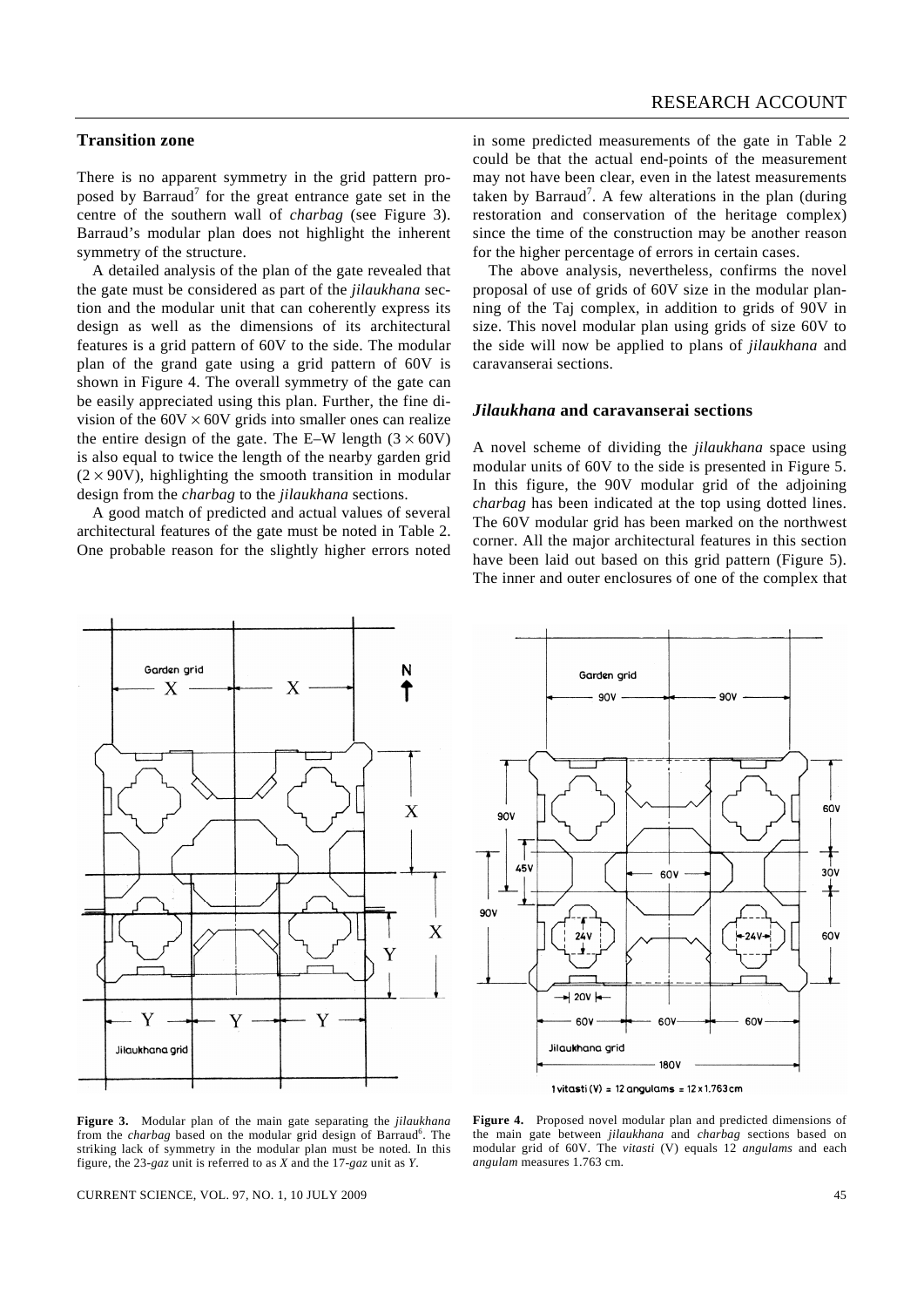## RESEARCH ACCOUNT

housed the quarters of attendants have been marked in the northeastern side of the *jilaukhana*. The street has been indicated by dotted lines. The predicted dimensions of major architecture features are indicated in this figure in units of *vitasti* (V). The match of predicted values with measured ones<sup>7</sup> is good (see Table 2).



**Figure 5.** Proposed novel modular plan and predicted dimensions of the *jilaukhana* section, based on modular grid of 60V. The *vitasti* (V) equals 12 *angulams* and each *angulam* measures 1.763 cm. The 90V grids of the modular plan of the adjoining *charbag* section are marked at the top using dotted lines.



1 vitasti (V) = 12 angulams =  $12 \times 1.763$  cm

**Figure 6.** Proposed novel modular plan and predicted dimensions of the caravanserai section, based on a modular grid of 60V. The *vitasti* (V) equals 12 *angulams* and each *angulam* measures 1.763 cm.

 The modular plan of the caravanserai section can also be understood in terms of the 60V grid pattern. This plan is shown in Figure 6, where the dimensions of important features have been marked. The 60V grid pattern has been marked at the top left quadrant. The excellent match between the proposed and actual dimensions (see Table 2) confirms that this was probably the plan on which this section was designed.

### **Overall design**

The overall plan of the Taj Mahal complex along with dimensions of the different sections is shown in Figure 7,



1 vitasti (V) = 12 angulams =  $12 \times 1.763$  cm = 21.156 cm

**Figure 7.** Proposed dimensions of the Taj Mahal complex in terms of *vitasti.* The *vitasti* (V) equals 12 *angulams* and each *angulam* measures 1.763 cm.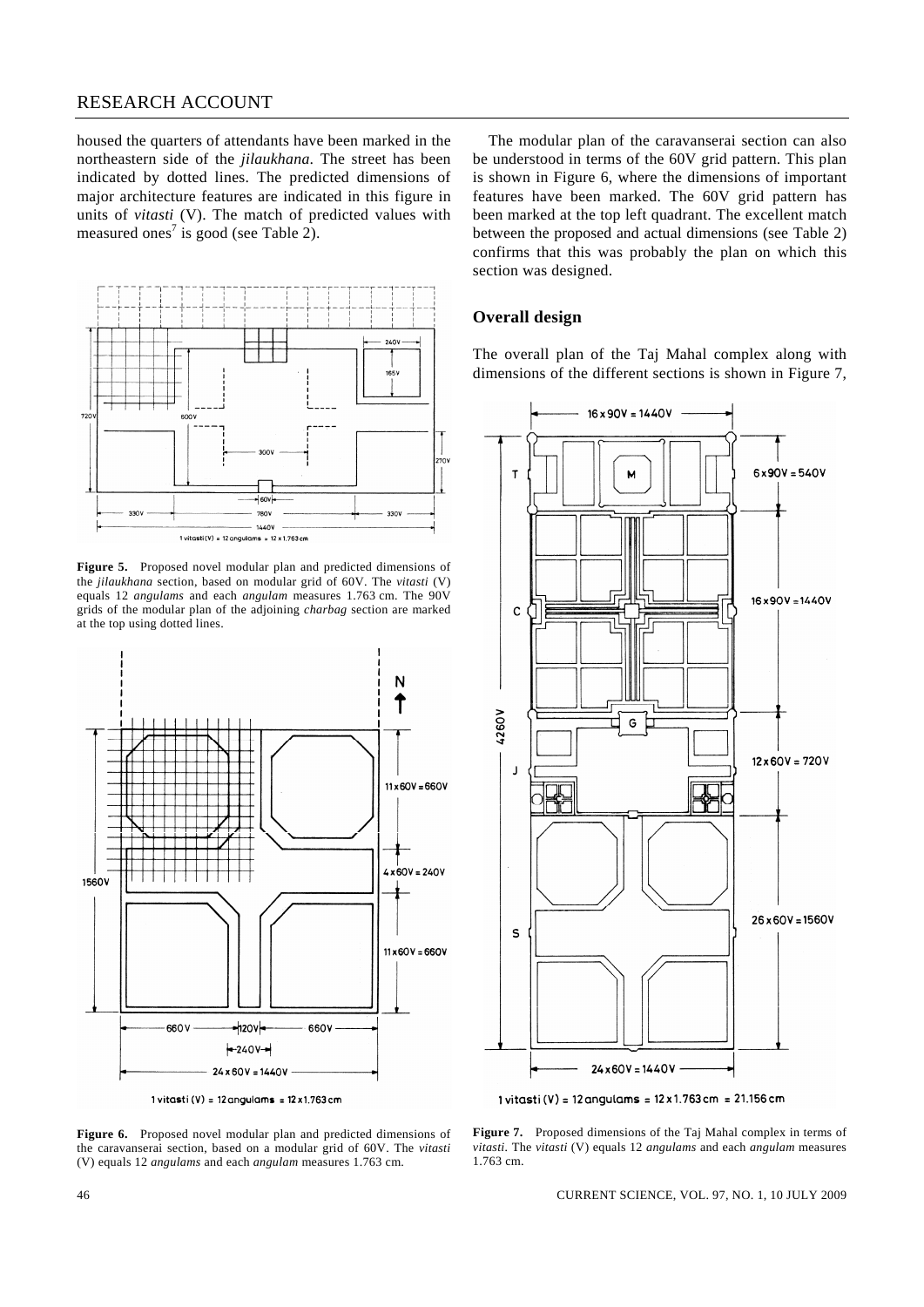with dimensions expressed in terms of *vitasti* (V). The riverfront terrace and *charbag* sections occupy 540V and 1440V length along the N–S axis respectively. The *jilaukhana* and the caravanserai sections occupy 720V and 1560V length along the N–S axis respectively. According to this plan, the overall length of the complex is 4260V (= 90,124.56 cm). The actual measured value<sup>7</sup> is 89,610 cm, which is close to the prediction (off by error of +0.57%). This remarkable match confirms the novel modular planning scheme of the Taj complex, explained in this article.

 It was confirmed earlier that a large grid size (90V) was used in the modular planning of the terrace and *charbag* sections, while a smaller grid size (60V) was used for the *jilaukhana* and caravanserai sections. Although the overall dimensions of the *jilaukhana* and caravanserai were larger, they were divided using a finer grid. The transition of these two grid patterns was achieved at the main gate to the *charbag* (see Figure 4). The entire *charbag* and mausoleum present a striking picture when one enters through the impressive gate. It is reasonable to propose that one of the main reasons for this visual effect is the entirely different (and larger) grid pattern on which the riverfront terrace and *charbag* sections were planned, compared to the smaller grid pattern on which the *jilaukhana* and the caravanserai sections were planned.

#### **The mausoleum**

The most spectacular engineering construction in the complex is the Taj Mahal mausoleum.

 The relative dimensions of the platform and the plinth (on which the mausoleum rests), and their relation to the N–S length of the riverfront terrace are shown in Figure 8. The length and breadth of the marble platform is 450V, while the length and breadth of the plinth of the mausoleum equals 270V. The match between predicted and actual measurements is excellent (see Table 2). In this manner, the square (representing the plinth of the mausoleum) of 270V to the side was planned in the centre of another square (representing the marble platform) of 450V to the side. Incidentally, these dimensions are symmetrically related to the N–S length of the terrace, which equals 540V. The minarets are located at the four corners of the platform along the common diagonal axes. The overall symmetry of this design scheme can be appreciated in the plan shown in Figure 8.

 The proposed modular plan and dimensions of different sections of the mausoleum are shown in Figure 9. The mausoleum was designed on a master square of 270V to the side. The appearance of number 270 (=  $3 \times 3 \times$  $3 \times 10$ ) in the modular planning is noteworthy, because of the many ways in which space represented by a square of 270V sides can be divided. Apart from the triadic divi-

CURRENT SCIENCE, VOL. 97, NO. 1, 10 JULY 2009 47

sion (division of space by thirds, which dominate the plans, elevations and architectural ornaments of the Taj Mahal), 270 lends itself to other combinations, reflected in Figure 9, which are discussed below.

 Additionally, the factor 10 in 270 facilitates the decimal division of dimensions. This is important, especially considering the intricate inlay and exquisite mosaic work on the walls and floor of the Taj Mahal, which were planned and executed to a well-devised scheme. The present article will not analyse the minor dimensions of the numerous symmetric geometric patterns seen in the Taj Mahal, but it is clear that their dimensions<sup>1</sup> can be rationally understood in terms of the traditional *vitasti* unit of the *Arthasastra*.

 The plan of the mausoleum can be divided into nine smaller squares of side 90V (see Figure 9). This kind of division of square space into nine equal squares was also followed in ancient Indian<sup>18</sup> and Chinese<sup>19</sup> cultures. Further subdivision of the 90V length in thirds is evident in the length of the large arched doors (60V) and the small arched doors (30V) on each (outer) face of the mausoleum (see Figure 9). The predicted valued for the large door length is  $1269.36$  cm  $(=60V)$  and this is only



**Figure 8.** Proposed modular plan and predicted dimensions of riverfront terrace containing the marble platform on which the plinth of the Taj Mahal rests. The *vitasti* (V) equals 12 *angulams* and each *angulam* measures 1.763 cm.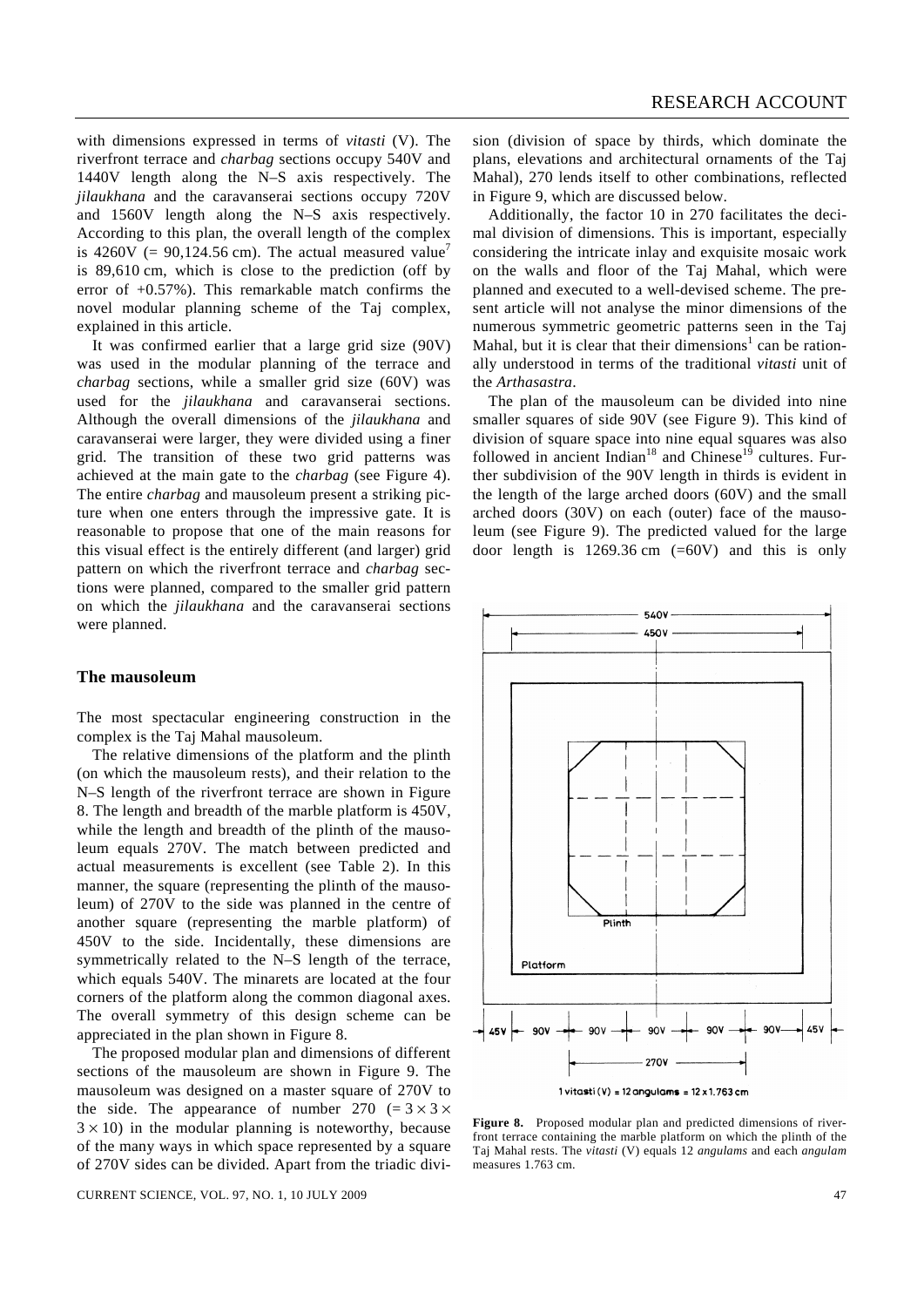$-1.70\%$  away from the average measured value<sup>7</sup> of 1291 cm.

 The lengths of several major sections and architectural elements of the Taj Mahal reveal that the side of length 270V was also divided into other different schemes, like  $60V + 150V + 60V$  or  $45V + 180V + 45V$ . These possibilities have been marked in Figure 9. The division of the 270V side into unequal lengths of  $60V + 150V + 60V$ results in the grid pattern whose intersection points match precisely the centres of the octagonal chambers on the four corners. This grid pattern has been shown by a dotted line in Figure 9. Using the scheme of dividing the 270V length into lengths of  $45V + 180V + 45V$ , one can appreciate the design of the chamfered corners of the Taj Mahal. Considering each corner square of dimensions 45V by 45V, it is first noted that the length of the corner section does not correspond to the length of the diagonal of this square (namely  $(45/\sqrt{2})V = 63.63V$ ). The corner has been designed such that its length is 45V and the length of the corner door archway is 30V (see bottom part of right-hand side of Figure 9).

### **Central chamber**

The central square of the nine-square  $(9 \times 90V \times 90V)$ modular plan of the Taj Mahal contains the tomb chamber and can be analysed according to the plan proposed in Figure 10. The central octagon is enclosed in a square of  $(90V/2) \times (90V/2)$ . This equal-sided octagon outlines the screened area surrounding the central tomb. Since the octagon is equal-sided and fully inscribed within a square of (90V/2) to the side, the length of each side of the octagon can be precisely determined by mathematical methods.



**Figure 9.** Proposed modular plan and predicted dimensions of the Taj Mahal mausoleum. The *vitasti* (V) equals 12 *angulams* and each *angulam* measures 1.763 cm. The symmetric dimensions of various architectural features of the structure must be noted.

The mathematical solution of this geometric problem gives the length of each side of the octagon as  $(90V/2) \times$  $tan(90/4) = 18.6396V$ . This measure has also been marked in Figure 10. The architectural feature that matches this central octagon (in Figure 10) is the large octagonal design on the mosaic floor, just outside the exquisite screen.

The average measured length<sup>3</sup> of the side of the octagonal screen is 359 cm. The average length of each side of the octagonal design in the mosaic is 394 cm, based on the detailed plan of the mosaic flooring<sup>1</sup>. The predicted value of the length of each side of the central octagonal design is  $(18.6396 \times 21.256)$  cm = 394.340 cm. This excellent match of the predicted dimensions with the average length of the large central octagonal design on the mosaic floor must be considered as firm proof for the novel analysis presented in this article.

 A word of caution may be appropriate here for scholars interested in recording dimensions of historical structures of the Indian subcontinent. Care is needed when relating the measured dimensions with traditional units because the metrological philosophy based on which the design



**Figure 10.** Proposed modular plan and predicted dimensions of the central tomb chamber of the Taj Mahal mausoleum. Notice how the central octagon has been created from the central inner square measuring 90V/2 to the side. The *vitasti* (V) equals 12 *angulams* and each *angulam* measures 1.763 cm.